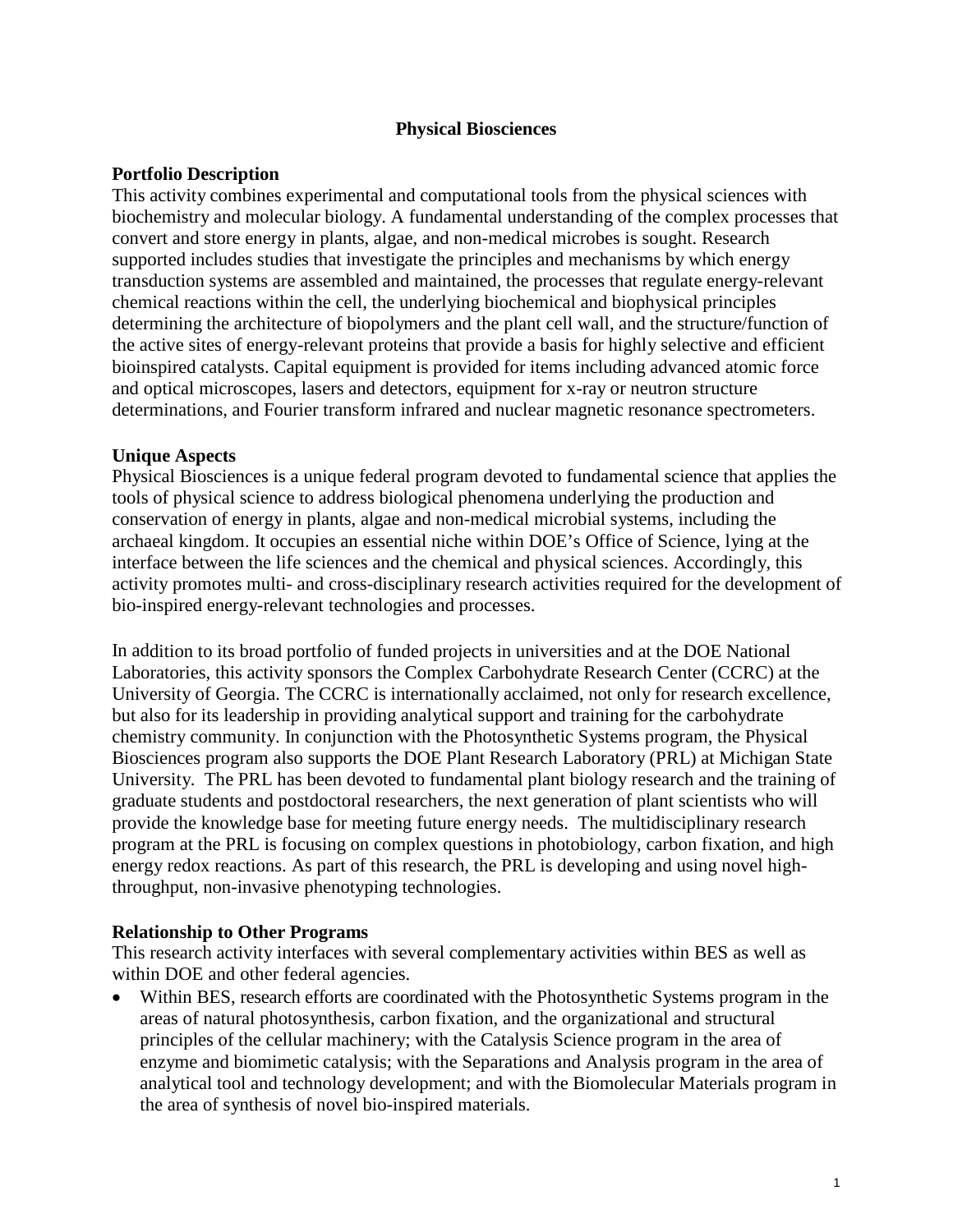- This research activity sponsors jointly with other core research activities and the Energy Frontier Research Centers program as appropriate – program reviews, principal investigators' meetings, and programmatic workshops.
- This activity also supports and complements basic research relevant to the DOE Office of Biological and Environmental Research, in particular for its activities in imaging and biomass conversion technologies; the DOE Office of Energy Efficiency and Renewable Energy, in particular with Biomass Program efforts to enhance microbially-mediated conversions of lignocellulosic and other plant feed stocks; and the Advanced Research Projects Agency-Energy, in particular related to its efforts to develop new technologies for methane utilization and to enhance the capabilities of plants to store solar energy as plant lipids.
- The program collaborates and coordinates its activities with the National Science Foundation, U. S. Department of Agriculture, and National Institutes of Health in areas of mutual interest where there are multiple benefits.

# **Significant Accomplishments**

Through its origin in the Energy Biosciences program, the Physical Biosciences program has a strong record of scientific impact as exemplified by its support of research that was instrumental in defining *Archaea* as the third kingdom of life. The recognition of scientists supported by the program is illustrated by numerous awards and prizes, including the 2008 Wolf Foundation Prize in Chemistry for the unique coupling of single molecule spectroscopy with electrochemistry. Significant accomplishments of the program include:

- The determination of the biosynthetic pathway for methane production from  $CO<sub>2</sub>$  and molecular hydrogen, which led to the discovery and structural determination of many unique cofactors involved in archaeal electron transfer pathways. Mechanistic studies are now providing insights that will aid the design of novel catalysts.
- The elucidation of the biochemistry and genetic regulation of plant lipid synthesis, as well as enzyme structure/function studies that have identified the catalytic basis for the introduction of various modifications at precise points on a fatty acid chain. Current studies in this area are providing important information needed to increase the production of energy-rich lipids in oil seeds as well as aerial tissues.
- The determination of the structure of many of the complex polysaccharide components of the plant cell wall, as well as many important aspects of its supramolecular structure, have guided strategies aimed at improving the conversion efficiencies of plant biomass to fuel molecules.
- The elucidation of the specificities and insights into the mechanisms of numerous plant membrane transporters has opened up new opportunities to improve the properties and sustainability of plants being considered as future energy crops.
- Studies of hydrogenase structure, function, and biosynthesis have provided information on the assembly and mode of action of complex metal-organic cofactors and gated electron flow that are critical for the production of hydrogen in biological systems.

# **Mission Relevance**

The research provides basic structure/function and mechanistic information necessary to accomplish bio-inspired solid-phase nanoscale synthesis in a targeted manner, i.e., design and control of the basic architecture of energy-transduction and storage systems. This impacts numerous DOE interests, including improved biochemical pathways for biofuel production, next generation energy conversion/storage devices, and efficient, environmentally benign catalysts.